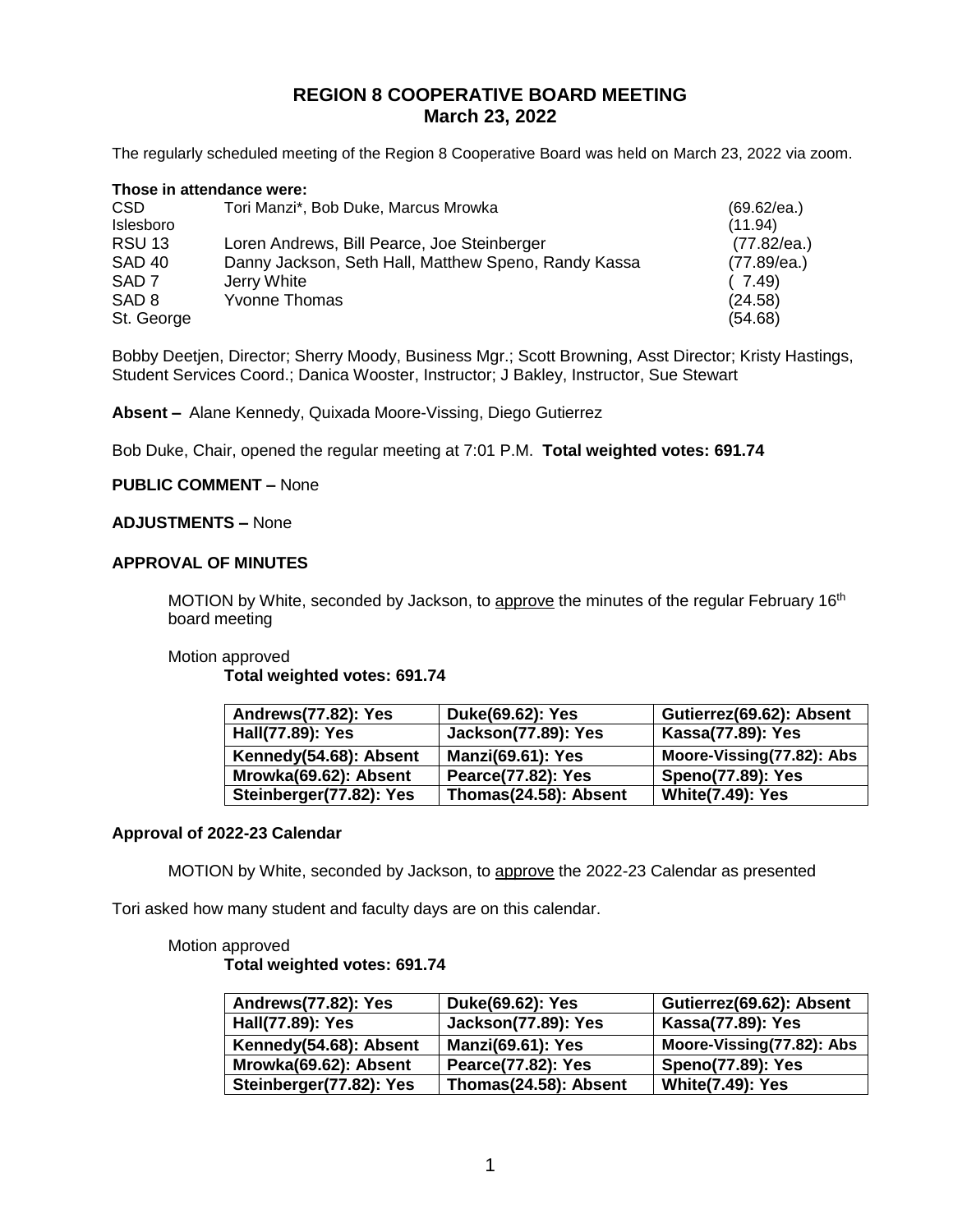## **Board Review of Policy IHDCA**

MOTION by Jackson, seconded by White, to approve Policy IHDCA

[Thomas joined via zoom at 7:03 PM]

## Motion approved

**Total weighted votes: 716.32**

| Andrews(77.82): Yes     | Duke(69.62): Yes          | Gutierrez(69.62): Absent  |
|-------------------------|---------------------------|---------------------------|
| Hall(77.89): Yes        | Jackson(77.89): Yes       | Kassa(77.89): Yes         |
| Kennedy(54.68): Absent  | <b>Manzi(69.61): Yes</b>  | Moore-Vissing(77.82): Abs |
| Mrowka(69.62): Absent   | Pearce(77.82): Yes        | <b>Speno(77.89): Yes</b>  |
| Steinberger(77.82): Yes | <b>Thomas(24.58): Yes</b> | <b>White(7.49): Yes</b>   |

## **Board Approval of Kayak Trip**

MOTION by Jackson, seconded by Hall, to approve the Outdoor Leadership Program's Kayak Trip

## Motion approved

**Total weighted votes: 716.32**

| Andrews(77.82): Yes     | Duke(69.62): Yes           | Gutierrez(69.62): Absent  |
|-------------------------|----------------------------|---------------------------|
| Hall(77.89): Yes        | <b>Jackson(77.89): Yes</b> | Kassa(77.89): Yes         |
| Kennedy(54.68): Absent  | <b>Manzi(69.61): Yes</b>   | Moore-Vissing(77.82): Abs |
| Mrowka(69.62): Absent   | Pearce(77.82): Yes         | Speno(77.89): Yes         |
| Steinberger(77.82): Yes | <b>Thomas(24.58): Yes</b>  | <b>White(7.49): Yes</b>   |

## **Board Approval of Wealth Management Plan**

Matt Speno explained the letter he sent out to the board recommending that the First National Wealth Management (FNWM) Program invest the board's reserve funds. The committee felt the First's proposal would best meet our investment needs.

MOTION by Speno, seconded by Hall, to approve the Finance Committee recommendation of choosing the First National Wealth Management for investing the reserve fund

Danny asked about the fee structure. Seth asked if the second presentation by the First National Bank was any different and if the rate is negotiable with FNWM. Matt advised FNWM had just one presentation to the board.

Motion approved

**Total weighted votes: 716.32**

| Andrews(77.82): Yes     | Duke(69.62): Yes           | Gutierrez(69.62): Absent  |
|-------------------------|----------------------------|---------------------------|
| Hall(77.89): Yes        | <b>Jackson(77.89): Yes</b> | Kassa(77.89): Yes         |
| Kennedy(54.68): Absent  | <b>Manzi(69.61): Yes</b>   | Moore-Vissing(77.82): Abs |
| Mrowka(69.62): Absent   | Pearce(77.82): Yes         | <b>Speno(77.89): Yes</b>  |
| Steinberger(77.82): Yes | <b>Thomas(24.58): Yes</b>  | <b>White(7.49): Yes</b>   |

## **COMMITTEE REPORTS**

**FINANCE Warrants and Budget**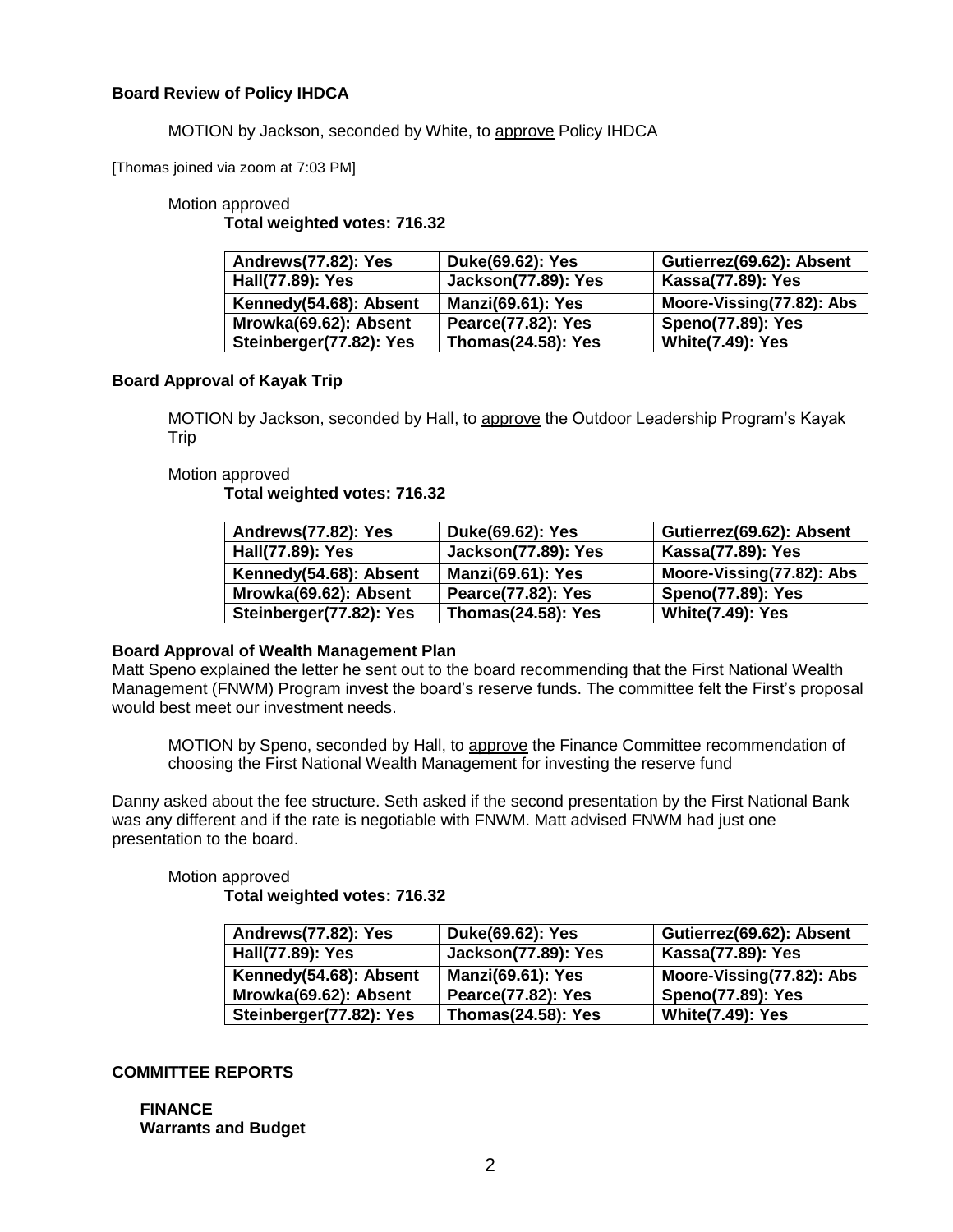Matt reported the committee met and reviewed the warrants for February and March and the February 28<sup>th</sup> financial report.

MOTION by Speno, seconded by Jackson, to accept and approve the warrants for February and March and the budget report for February.

### Motion approved

**Total weighted votes: 716.32**

| Andrews(77.82): Yes     | Duke(69.62): Yes           | Gutierrez(69.62): Absent  |
|-------------------------|----------------------------|---------------------------|
| Hall(77.89): Yes        | <b>Jackson(77.89): Yes</b> | Kassa(77.89): Yes         |
| Kennedy(54.68): Absent  | <b>Manzi(69.61): Yes</b>   | Moore-Vissing(77.82): Abs |
| Mrowka(69.62): Absent   | <b>Pearce(77.82): Yes</b>  | <b>Speno(77.89): Yes</b>  |
| Steinberger(77.82): Yes | <b>Thomas(24.58): Yes</b>  | <b>White(7.49): Yes</b>   |

## **CURRICULUM COMMITTEE**

Seth reported the committee met and their guest presenter was unable to attend. The committee discussed informally the progress made by the State and other organizations on the rapid evolvement of career and technical education.

### **CHAIR UPDATE**

No report.

## **DIRECTOR UPDATE**

Bobby reported that Yvonne Thomas, our Adult Education program and several other partners are working on a marine engine program. One of the partners is located in Biddeford and there is a possibility of an overnight trip around May 20<sup>th</sup> to visit a boatyard in Biddeford.

MOTION by White, seconded by Pearce, to approve a potential Marine Technology field trip in May

Joe felt that the board approving field trips makes no sense and would like a discussion next month. Tori advised that only overnight and out of state trips need board approval per our policy. Bob will put this item on next month's agenda.

#### Motion approved **Total weighted votes: 716.32**

| Andrews(77.82): Yes     | Duke(69.62): Yes           | Gutierrez(69.62): Absent  |
|-------------------------|----------------------------|---------------------------|
| Hall(77.89): Yes        | <b>Jackson(77.89): Yes</b> | Kassa(77.89): Yes         |
| Kennedy(54.68): Absent  | <b>Manzi(69.61): Yes</b>   | Moore-Vissing(77.82): Abs |
| Mrowka(69.62): Absent   | <b>Pearce(77.82): Yes</b>  | <b>Speno(77.89): Yes</b>  |
| Steinberger(77.82): Yes | <b>Thomas(24.58): Yes</b>  | <b>White(7.49): Yes</b>   |

Our students traveled to Bangor to participate in the statewide SkillsUSA competition. The students did very well and the staff are very proud of their effort. We will have students attending the National competition in Atlanta. Student applications and interviews are ongoing. Kristy has been visiting all three mainland schools over the past three weeks interviewing students. She has been able to visit with students face to face. Scott reported more than 55 students have been shadowing in our programs and we expect many more. We have over 100 more applications than we did last year at this time. [Mrowka joined meeting 7:25 PM via Zoom.] Matt asked about students' options in taking academic classes at Mid-Coast. Seth asked about how many students slots are available in house. Kristy explained there are 372 slots at Mid-Coast and that doesn't include the CTE Exploratory, island programs or Cooperative Education (all located in sending schools). Seth expressed concern about the program limits in the current facility. Bobby advised that the CTE Exploratory programs help fill that gap for younger students